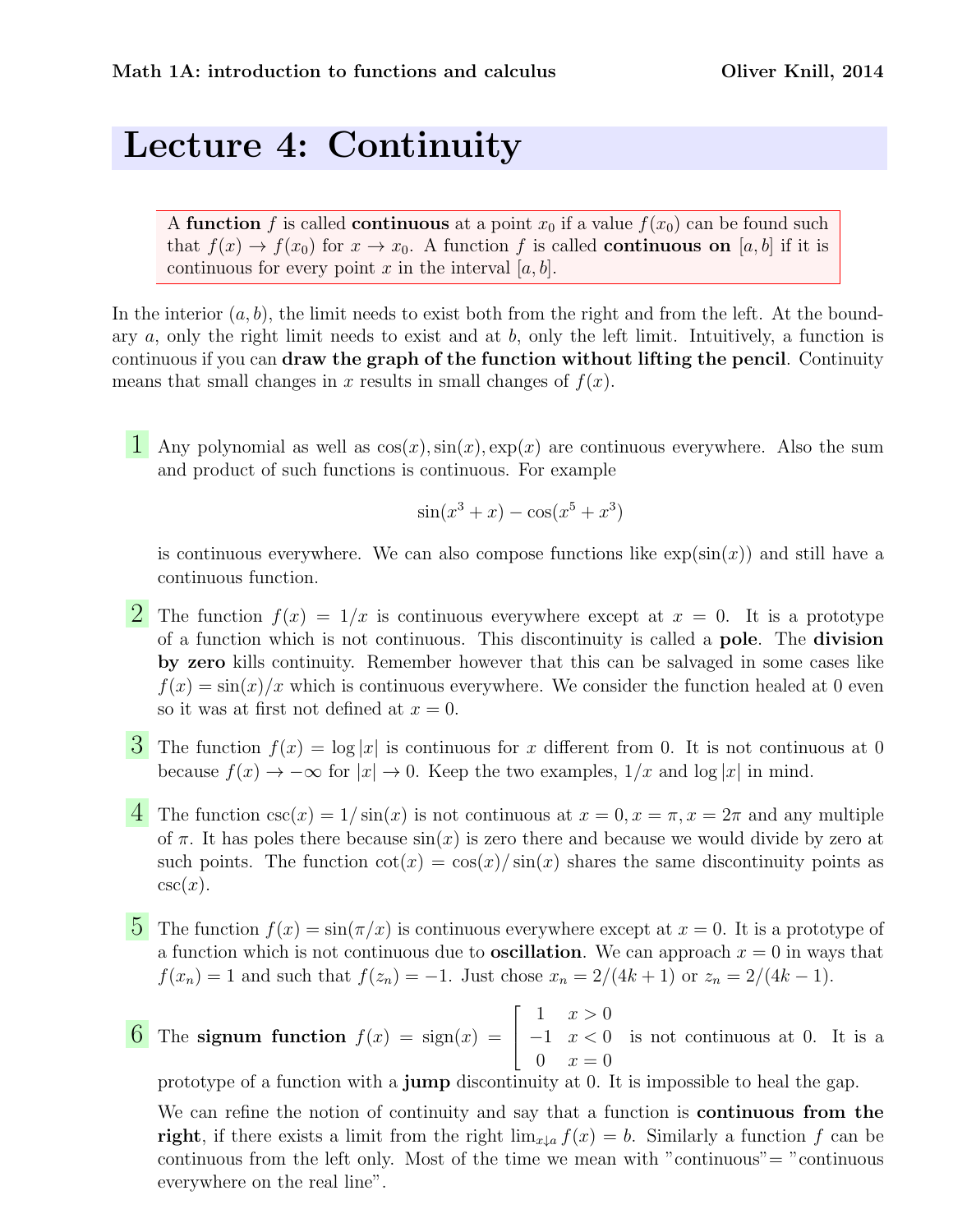## Rules:

- a) If f and g are continuous, then  $f + g$  is continuous.
- b) If f and g are continuous, then  $f * g$  is continuous.
- c) If f and g are continuous and if  $g > 0$  then  $f/g$  is continuous.
- d) If f and g are continuous, then  $f \circ g$  is continuous.
- 7 √  $x^2 + 1$  is continuous everywhere on the real line.
- $8 \cos(x) + \sin(x)$  is continuous everywhere.
- 9 The function  $f(x) = \log(|x|)$  (we write  $\log = \ln$  for the natural log) is continuous everywhere except at 0. Indeed since for every integer n, we have  $f(e^{-n}) = -n$ , this can become arbitrarily large for  $n \to \infty$  even so  $e^{-n}$  converges to 0 for *n* running to infinity.
- 10 While  $\log(|x|)$  is not continuous at  $x = 0$ , the function  $1/\log |x|$  is continuous at  $x = 0$ . Is it continuous everywhere?
- 11 The function  $f(x) = \frac{\sin(x+h) \sin(x)}{h}$  is continuous for every  $h > 0$ . We will see next week that nothing bad happens when  $h$  becomes smaller and smaller and that the continuity will not deteriorate. Indeed, we will see that we get closer and closer to the cos function.

There are three major reasons, why a function is not continuous at a point: it can **jump**, oscillate or escape to infinity. Here are the prototype examples. We will look at more during the lecture.



Why do we like continuity? We will see many reasons during this course but for now lets just say that: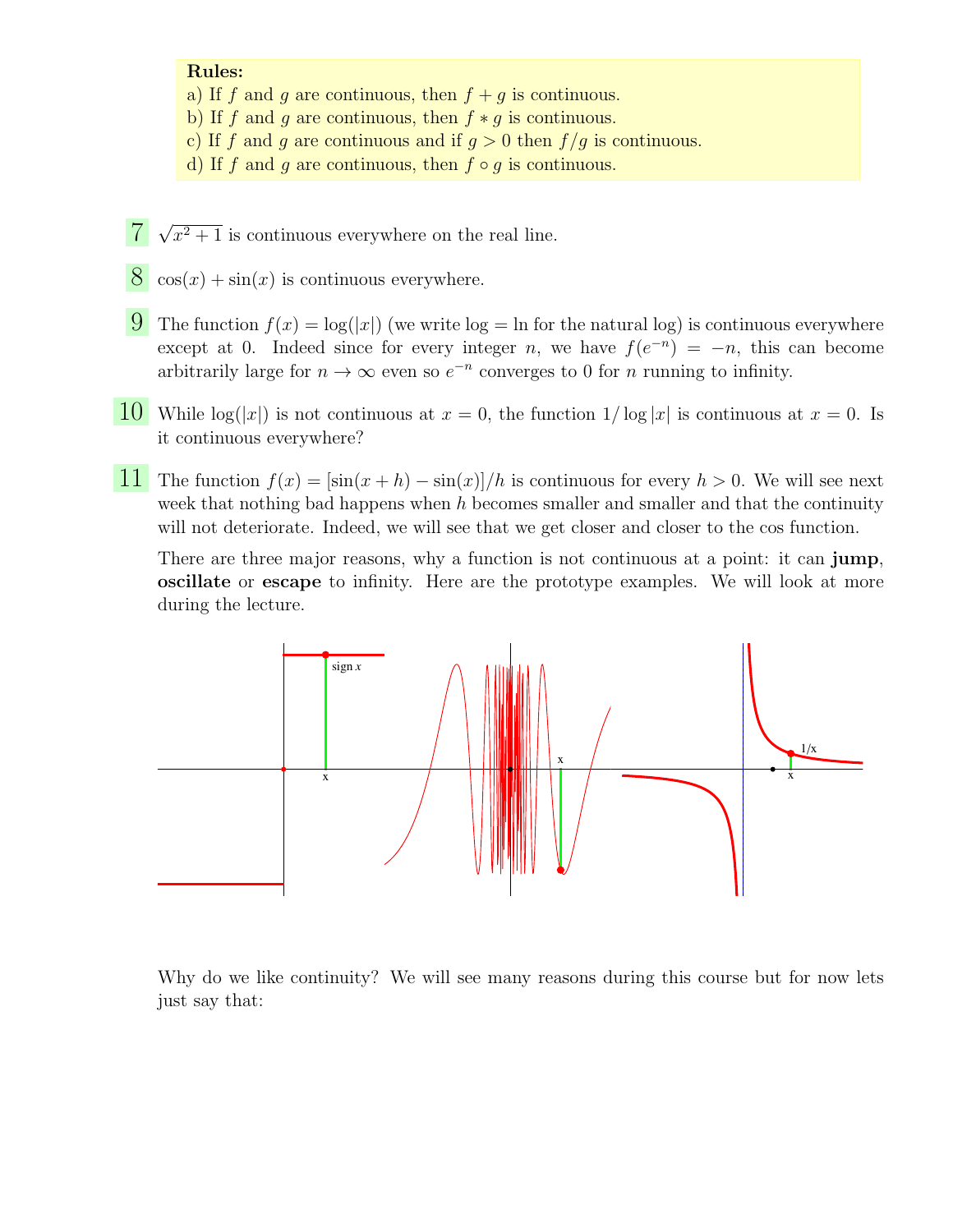

A wild continuous function. This Weierstrass function is believed to be a fractal.

A crazy discontinuous function. It is discontinuous at every point and known to be a fractal.

Continuity will be useful when finding maxima and minima. A continuous function on an interval  $[a, b]$  has a maximum and minimum. We will see in the next hour that if a continuous function is negative at some place and positive at an other, there is a point between, where it is zero. Being able to find solutions to equations  $f(x) = 0$  is important and much more difficult, if f not continuous.

12 Problem Determine for each of the following functions, where discontinuities appear:

- a)  $f(x) = \log(|x^2 1|)$
- b)  $f(x) = \sin(\cos(\pi/x))$
- c)  $f(x) = \cot(x) + \tan(x) + x^4$
- d)  $f(x) = x^4 + 5x^2 3x + 4$
- e)  $f(x) = \frac{x^2-4x}{x}$ x

## Solution.

a)  $\log(|x|)$  is continuous everywhere except at  $x = 0$ . Since  $x^2 - 1 = 0$  for  $x = 1$  or  $x = -1$ , the function  $f(x)$  is continuous everywhere except at  $x = 1$  and  $x = -1$ .

b) The function  $\pi/x$  is continuous everywhere except at  $x = 0$ . Therefore  $\cos(\cos(\pi/x))$  is continuous everywhere except possibly at  $x = 0$ . We have still to investigate the point  $x = 0$ but there, the function  $\cos(\pi/x)$  takes values between  $-1$  and 1 for points arbitrarily close to  $x = 0$ . The function  $f(x)$  takes values between  $sin(-1)$  and  $sin(1)$  arbitrarily close to  $x = 0$ . It is not continuous there.

c) The function  $x^4$  is continuous everywhere. The function  $tan(x)$  is continuous everywhere except at the points  $k\pi$ . The function  $\cot(x)$  is continuous everywhere except at points  $\pi/2 + k\pi$ . The function f is therefore continuous everywhere except at the point  $x = k\pi/2$ , multiples of  $\pi/2$ .

d) The function is a polynomial. We know that polynomials are continuous everywhere.

e) The function is continuous everywhere except at  $x = 0$ , where we have to look at the function more closely. But we can heal the function by dividing nominator and denominator by x which is possible for x different from 0. The healed function is  $f(x) = x - 4$ .